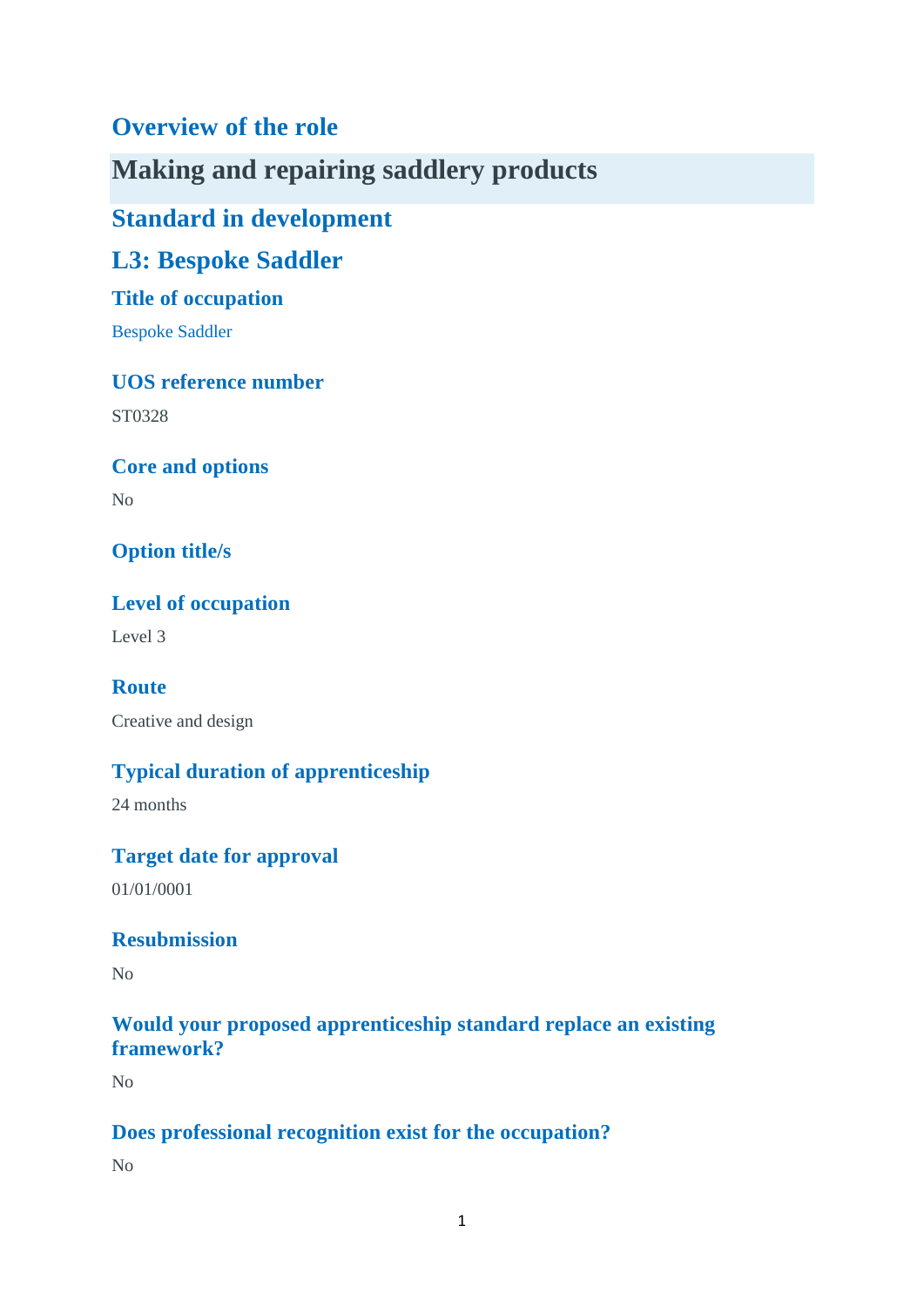## **Occupation summary**

This occupation is found in the fashion & textiles sector, an integral part of the equine industry and is fundamental in the saddlery trade. There are 27 million people in Britain with an interest in the equestrian industry.

Bespoke Saddlers supply saddlery products for many professional equestrian sports such as horseracing, eventing, dressage and show jumping but also cater for the amateur rider.

Most Bespoke saddlers also offer a repair and restoration service as well as having an appreciation of the saddlery fitting process.

Finished saddlery products are key to equine welfare and must meet health and safety requirements as well as fitting both rider and horse comfortably.

Most employers are based in a rural setting and classified as micro businesses.

The broad purpose of the occupation is to produce a range of hand-crafted saddlery products such as saddles, bridles or harnesses from leather to specific measurements for both horse and rider. Additional fittings and materials can be used also.

Preparatory duties include confirming customer order requirements to produce a bespoke specification to then produce a standard or bespoke product that is cut and made to a unique pattern or measurement for a horse. The skills involved in producing saddlery products cover a wide area of expertise that includes craft, technical, creative and design.

Bespoke Saddlers implement a variety of hand craft practical skills in the manufacture of saddlery products including measuring, pattern construction, cutting, hand and machine stitching and finishing. Based in a workshop, Bespoke Saddlers may have to sit or stand for long periods of time at a bench whilst working.

Typical working week is around 37 hours a week, from Monday to Friday but could occasionally work overtime, which could include weekends.

In their daily work, an employee in this occupation interacts with other work colleagues, customers and end users. The level of interaction and responsibilities with external organisations would be dependent on whether the Bespoke Saddler is self-employed or an employee of a company.

In most cases they will work independently and be responsible for attaining orders and may also come into contact with external suppliers of leather, fittings, materials and other accessories.

An employee in this occupation will be responsible for carrying out hand craft practical skills in order to produce saddlery products that fit precisely to a customer's requirements. These skills are fundamental to the Bespoke Saddlery industry and ultimately have to be employed with great precision, to high standards of excellence and within realistic time constraints and are central to the efficiency and effectiveness of manufacture.

As an example, once the leather has been selected, little can be done to rectify mistakes and such errors will lead to problems at the assembly stage. Minimising loss of time and waste is key. All work must be completed in line with health, safety and environmental regulations and follow workplace safety rules in the workshop at all times.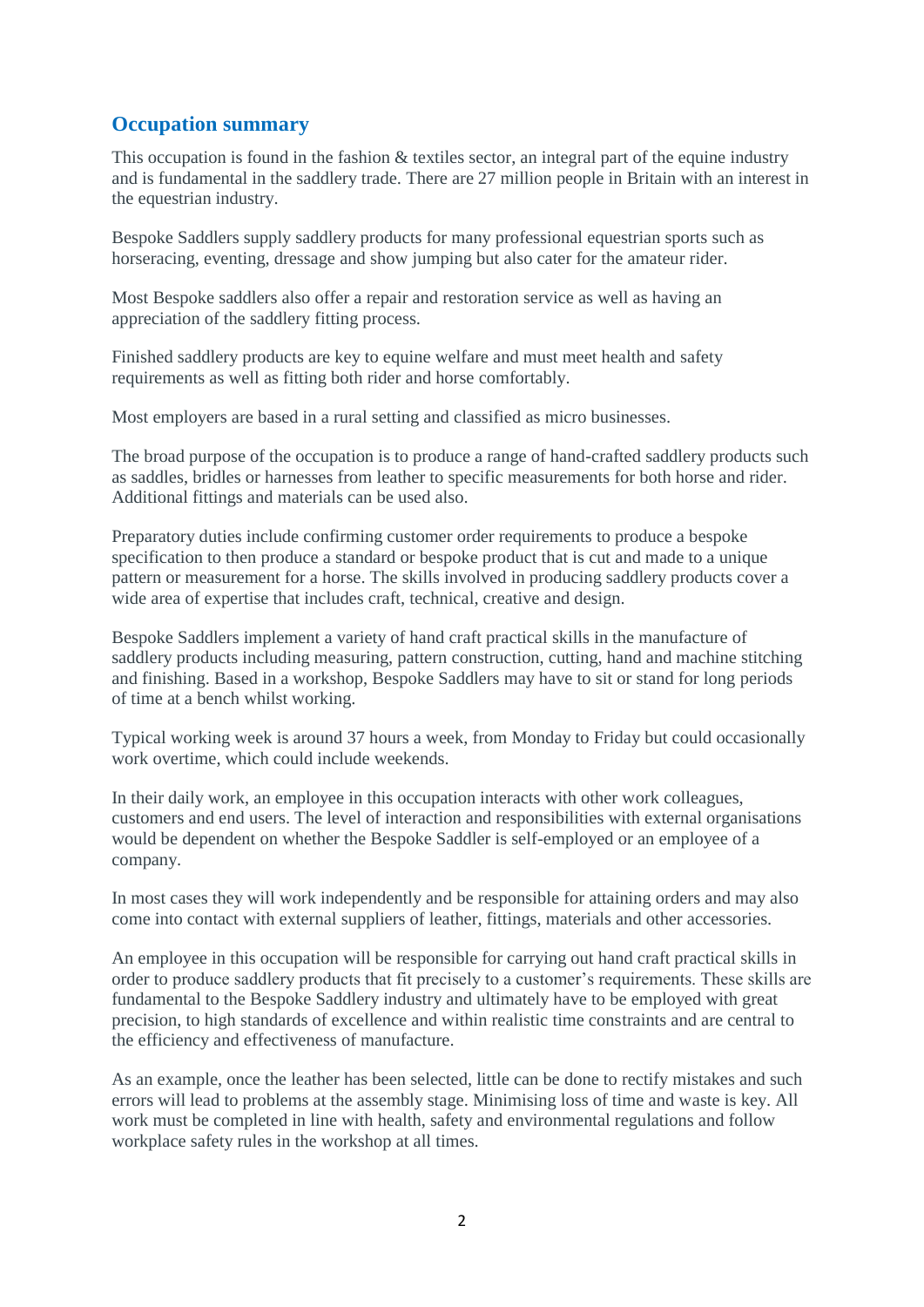A Bespoke Saddler may work alone self-employed or more occasionally work in a larger workshop where the different stages are shared between several saddlers.

## **Typical job titles**

- Equestrian equipment repairer
- Horse equipment maker
- Saddle producer
- Saddler

## **Are there any statutory/regulatory or other typical entry requirements?**

No

# **Occupation duties**

| <b>DUTY</b>                                                                                                                                                                                                                      | <b>KSBS</b>                              |
|----------------------------------------------------------------------------------------------------------------------------------------------------------------------------------------------------------------------------------|------------------------------------------|
| <b>Duty 1</b> Record customer requirements<br>and convert the information gathered to<br>produce a working specification of cut<br>and made-up measurements.<br>Communicate with customer to agree the<br>bespoke specification. | K1<br>S1 S7<br>B <sub>3</sub>            |
| <b>Duty 2</b> Assess and evaluate the bespoke<br>specification for the Bridle and Saddle to<br>be made. As examples, specifications,<br>style, quality, size, colour and timeline.                                               | K7 K12 K15 K17<br>S1 S6                  |
| Duty 3 Source leather, materials and<br>ancillary fittings to confirm availability,<br>provide a quotation and agree final costs<br>with the customer.                                                                           | K4 K6 K14<br>S3 S7 S13<br>B <sub>3</sub> |
| <b>Duty 4</b> Create the necessary patterns.                                                                                                                                                                                     | K17<br>S <sub>2</sub>                    |
| <b>Duty 5</b> Throughout the production<br>process, continually identify faults that<br>may lead to saddle and bridle fitting<br>problems and report findings and<br>recommendations to improve them.                            | K11 K16<br>S16 S21 S24<br>B <sub>2</sub> |
| <b>Duty 6</b> Select the appropriate tools and<br>machinery to manufacture Bespoke Bridle<br>and Saddle production activity to achieve<br>quality within given timescales.                                                       | <b>K2 K18</b><br>S3 S4                   |
| <b>Duty 7</b> Select leather, materials and<br>ancillary fittings for the Bespoke Bridle<br>and Saddle specification and report any<br>shortages or quality issues.                                                              | K12<br>S3 S15                            |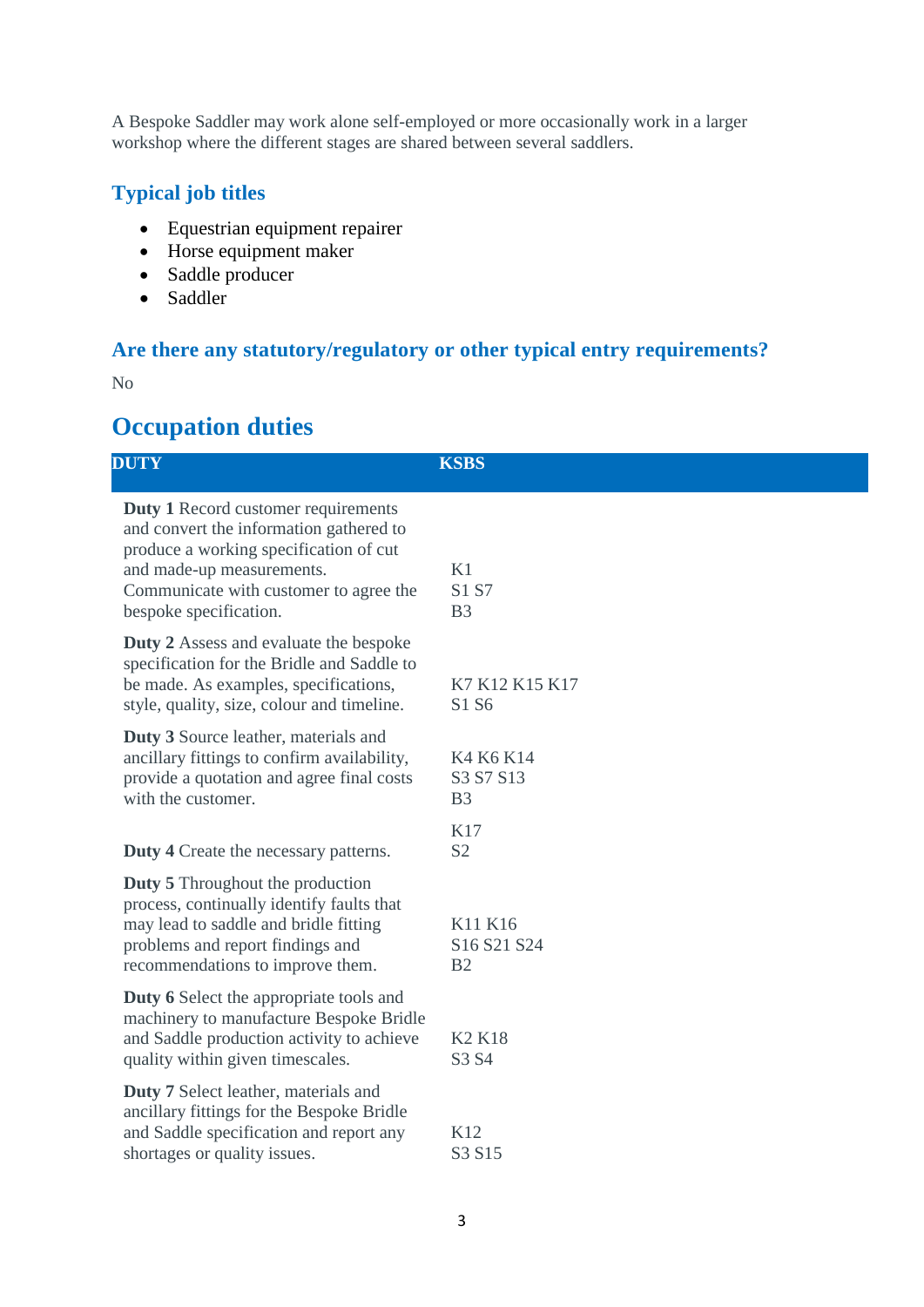| <b>DUTY</b>                                                                                                                                                                                                                                               | <b>KSBS</b>                                                                                            |
|-----------------------------------------------------------------------------------------------------------------------------------------------------------------------------------------------------------------------------------------------------------|--------------------------------------------------------------------------------------------------------|
| <b>Duty 8</b> Prepare and test hand tools,<br>sewing machine, bench splitter and other<br>equipment to enable the formation of the<br>required bespoke components. For<br>example, different types of leathers,<br>threads, fittings and other materials. | K <sub>2</sub> K <sub>18</sub> K <sub>21</sub><br>S4 S9 S14                                            |
| <b>Duty 9</b> Produce and/or repair saddlery<br>products that meet both specification and<br>customer requirements.                                                                                                                                       | K2 K9 K10 K12 K13 K19 K22 K23<br>S4 S11 S12 S13 S15 S17 S18 S19 S20 S21 S22 S23 S24<br><b>B1 B4 B5</b> |
| <b>Duty 10</b> Communicate and report issues<br>internally throughout the production<br>process which impact quality, quantity<br>and meeting deadlines.                                                                                                  | K <sup>8</sup><br>S8 S13                                                                               |
| <b>Duty 11</b> Inspect finished saddlery product<br>against quality standards and bespoke<br>specification.                                                                                                                                               | K22<br>S10 S25                                                                                         |
| Duty 12 Complete work documentation,<br>communicating as needed with<br>colleagues. For example, production<br>sheets and job cards.                                                                                                                      | K <sub>5</sub><br>S <sub>5</sub>                                                                       |
| Duty 13 Investigate requests for<br>repairs/restoration to used saddlery<br>products to assess viability and suggest<br>remedies. For example, component wear,<br>breakage, asymmetry, stretch, poor<br>stitching, adjustments to improve fit.            | K3 K20<br>S <sub>12</sub><br><b>B1</b> B4                                                              |
| <b>Duty 14 Identify welfare and safety issues</b><br>for both horse and rider.                                                                                                                                                                            | K3 K11 K15 K16<br>S <sub>24</sub> S <sub>25</sub><br>B <sub>2</sub>                                    |
|                                                                                                                                                                                                                                                           |                                                                                                        |

## **KSBs**

## **Knowledge**

**K1**: How to interpret industry terminology.

**K2**: The tools and machinery used in the manufacture of saddlery products.

**K3**: How to decide if a repair/restoration is viable in terms of safety and cost.

**K4**: How to organise purchasing of materials and stock control.

**K5**: How to keep accurate records relating to the sale, manufacture and repair of saddlery products.

**K6**: The importance of effective customer service. For example, liaising on product suitability to agree specifications for bespoke products.

**K7**: A range of saddlery products their type and suitability of style to individual customers. For example, saddles, bridles and other ancillary products.

**K8**: The importance of timely workflow to the business.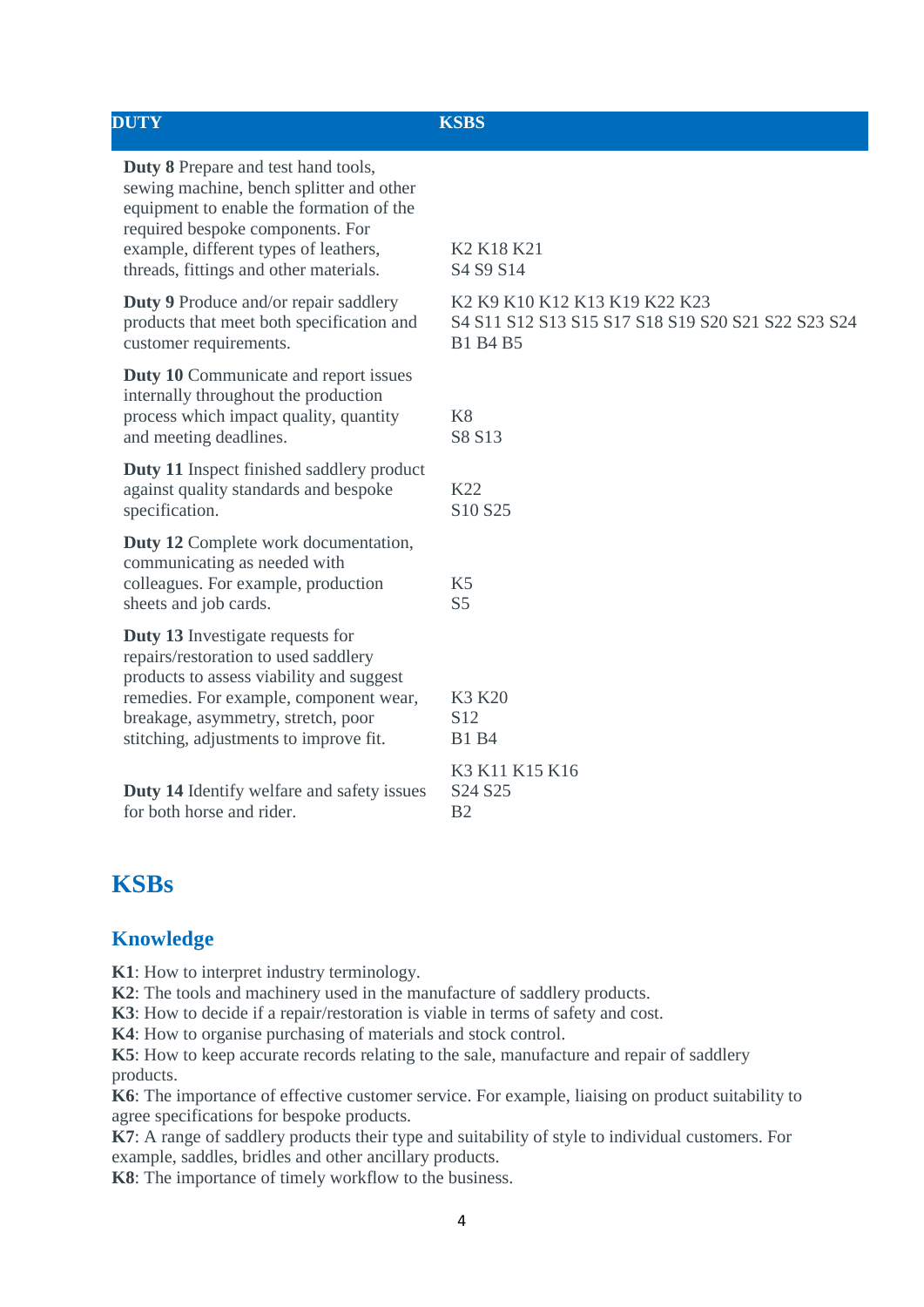**K9**: The manufacturing processes for bridles and other saddlery equipment.

**K10**: The manufacturing processes for saddles.

**K11**: The impact of their product and work on saddle and bridle fitting.

**K12**: The characteristics and behaviours of a variety of different leathers, materials, threads and fittings for their suitable application.

**K13**: The manufacturing processes of wooden saddle trees.

**K14**: Alternative technical advances in materials and construction.

**K15**: How to interpret conformation relating to the anatomy of the horse to produce a bespoke fit.

**K16**: The impact of their product and work on the welfare of the horse and safety of the rider.

**K17**: How to interpret measurements of the horse to create a cutting list for cut and made up measurement including all necessary patterns.

**K18**: How to maintain and safely use tools, equipment and machinery.

**K19**: Material requirements for manufacture and the order of cost effective assembly.

**K20**: The balance between hand stitching to a high standard in an acceptable time and cost to the business.

**K21**: Processes to adjust machines to sew a variety of differing materials. For example, specialist needles, feet, guides and tension setting.

**K22**: How to implement saddlery hand skills to produce a finish that meets a high quality standard.

**K23**: The style and size of hole in relation to the fittings required for the saddlery product.

#### **Skills**

**S1**: Assess given measurements from the horse to produce a cutting list showing both cut and made-up measurements, the amount of leather and fittings required.

**S2**: Produce the patterns for the saddlery product(s) in readiness to cut material components.

**S3**: Safely select, use, maintain and store equipment and materials; for example, correct storage of patterns, sharpening tools, purchasing materials and stock control.

**S4**: Identify and minimise hazards and risks in the workplace to maintain work procedures ensuring health and safety requirements are met.

**S5**: Maintain comprehensive records relating to the manufacture and repair of saddlery.

**S6**: Discuss and advise on the type of leather for a specific use.

**S7**: Carry out effective customer care.

**S8**: Develop and maintain good communication skills with colleagues in order to ensure a productive work environment.

**S9**: Prepare materials and fittings for the saddlery product.

**S10**: Have overall responsibility for the finish and suitability of the completed saddlery product.

**S11**: Follow clear instructions from relevant colleagues in order to meet customer requirements.

**S12**: (When repairing a saddlery product), assess product and implement the appropriate method to remedy the problem.

**S13**: Implement efficient and effective use of resources, time and materials.

**S14**: Select, prepare and test tools and machinery, including adjustments for different leathers, materials and fittings.

**S15**: Identify the correct materials, threads and fittings for the task and use in accordance with both customer requirements and company processes.

**S16**: Recognise faults in leather, materials, threads and fittings.

**S17**: During manufacture implement technical processes. For example, cut, edge, stain, crease, punch, prick mark and skive all components where necessary and applicable.

**S18**: Assemble components in order of the manufacturing process in readiness for stitching.

**S19**: When hand stitching saddlery products, double hand and single/back stitch where appropriate for appearance and durability.

**S20**: Machine stitch a variety of different materials used in bridle and saddle manufacture.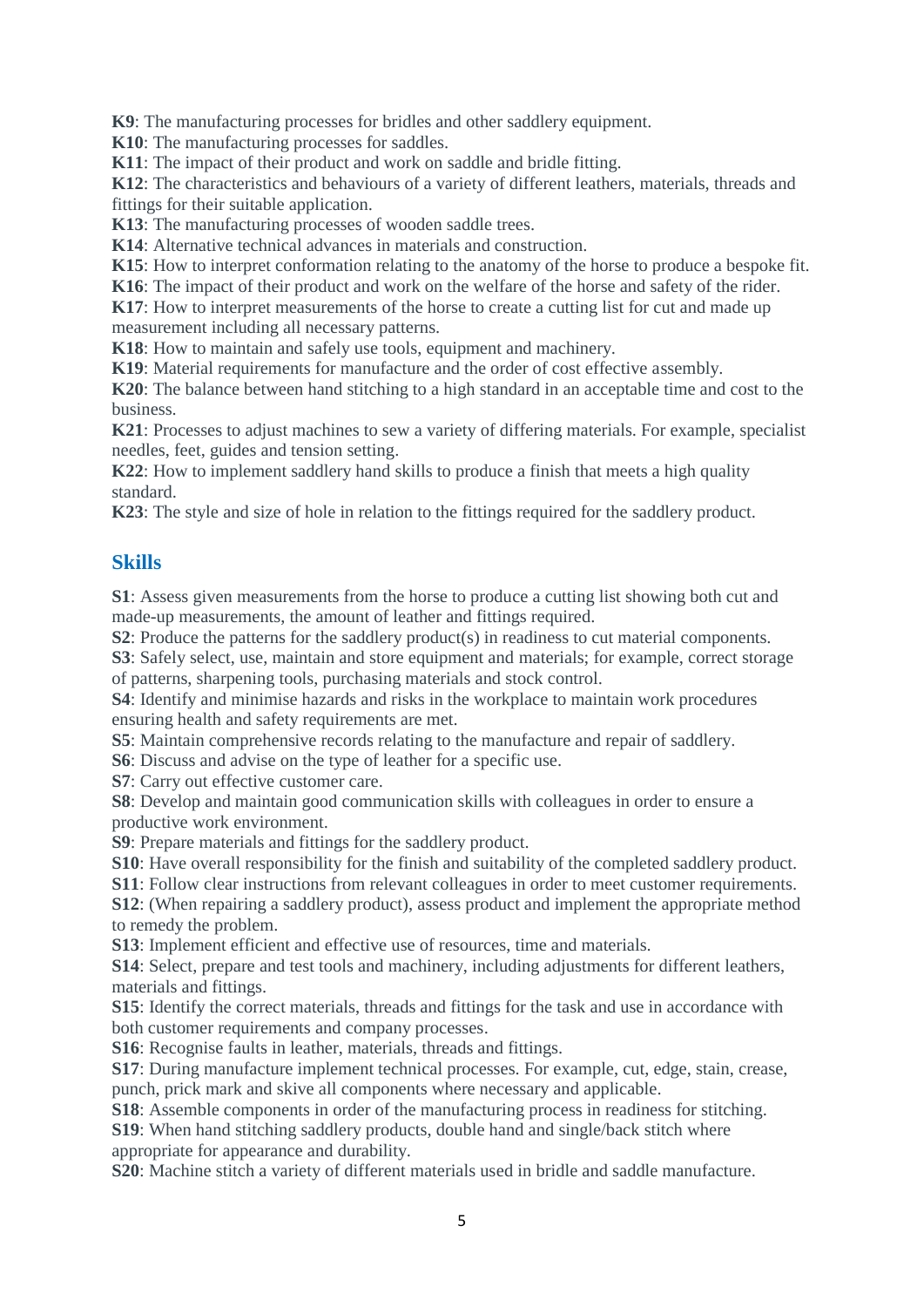**S21**: (When bridle making), recrease and block all keepers as necessary.

**S22**: Punch the correct size and style of hole for the fittings required for the saddlery product. **S23**: Clean and polish all edges.

**S24**: (When saddle making), flock panels smoothly, evenly and to the correct specification.

**S25**: Assemble completed saddlery product, maintaining the quality of hand craft skills and ensuring functionality.

#### **Behaviours**

**B1**: Commitment to maintaining high standards of precision and excellence.

**B2**: Awareness and empathy to the effect of poorly fitted saddlery items to the horse.

**B3**: Focus on the requirements of the customer.

**B4**: Strong work ethic and commitment in order to meet the standards required.

**B5**: Recognition and appreciation of equality and diversity in the workplace.

# **Qualifications**

## **English & Maths**

Apprentices without level 2 English and maths will need to achieve this level prior to taking the End-Point Assessment. For those with an education, health and care plan or a legacy statement, the apprenticeship's English and maths minimum requirement is Entry Level 3. A British Sign Language (BSL) qualification is an alternative to the English qualification for those whose primary language is BSL.

## **Does the apprenticeship need to include any mandated qualifications in addition to the above-mentioned English and maths qualifications?**

Yes

## **Other mandatory qualifications**

City & Guilds Level 3 Diploma in Saddlery (Saddle and Bridle pathways)

Level: 3

Additional information: All apprentices must complete both the Saddle and Bridle Pathways of this qualification.

## **Professional recognition**

This standard aligns with the following professional recognition:

The Society of Master Saddlers (SMS) for Intermediate Saddler

## **Involved employers**

Cirencester Saddlers, Saddlers Den, Windsor and Henley Bridles, Garrett Saddlers, Fitted saddles, Bearhouse Saddlers, Equicraft Saddlery, A E Batchelor & Son, Woolcroft Equine Services, Saddlery & Gun Room, Society of Master Saddlers, UKFT